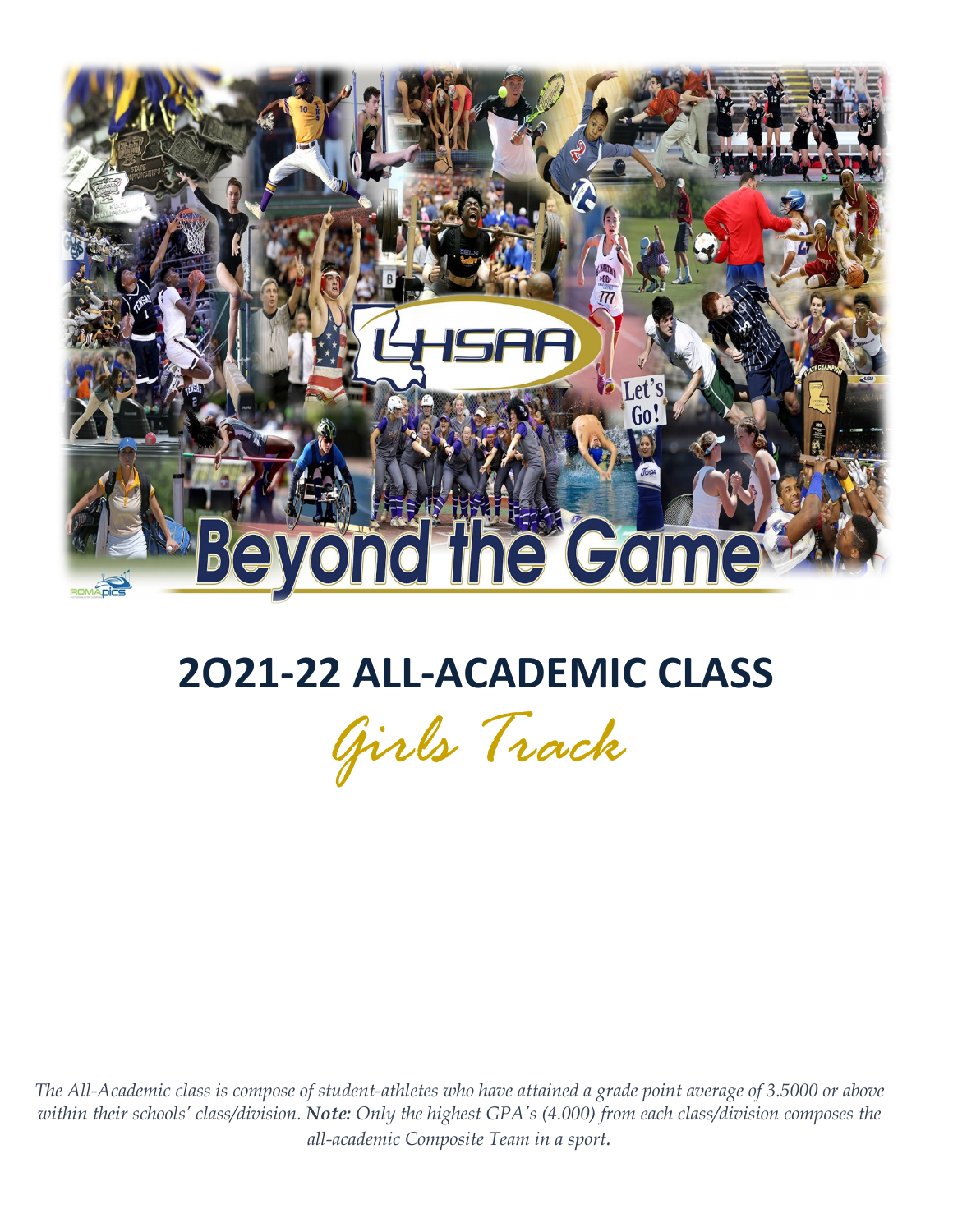

#### 2021-22 ALL-ACADEMIC GIRLS' TRACK CLASS TEAM

*5A CLASS* Name **Year School Sport Class** GPA Britney Barattini 2021-22 Archbishop Chapelle GTK 5A 4.0000 Katie Hedrick 2021-22 Archbishop Chapelle GTK 5A 4.0000 Sarah David 2021-22 Barbe GTK 5A 4.0000 Nviah Fontenot 2021-22 Barbe GTK 5A 4.0000 Victoria Williams  $2021-22$  Baton Rouge 6TK 5A 4.0000 Emmalyn Burns 2021-22 Benton GTK 5A 4.0000 Katherine Schwab 2021-22 C.E. Byrd GTK 5A 4.0000 Genene Carter **2021-22** Captain Shreve **GTK** 5A 4.0000 Hailey Stanley 2021-22 Central Lafourche GTK 5A 4.0000 Amy Engelhardt 2021-22 Dominican GTK 5A 4.0000 Lucy Perschall 2021-22 Dominican GTK 5A 4.0000 Maeve Storm 2021-22 Dominican GTK 5A 4.0000 Milain Marcel 2021-22 Dutchtown GTK 5A 4.0000 Piper Smith **2021-22 Dutchtown** GTK 5A 4.0000 Brooklynn Bockhaus 2021-22 Haughton GTK 5A 4.0000 Haley Tran 2021-22 John Ehret GTK 5A 4.0000 Emily Landry **2021-22 Lafayette** GTK 5A 4.0000 Jenae Adams 2021-22 Live Oak GTK 5A 4.0000 Jenna Magee 2021-22 Live Oak GTK 5A 4.0000 Kylie Zeller **2021-22** Live Oak GTK 5A 4.0000 Alden Sonnier 2021-22 Mandeville GTK 5A 4.0000 Caroline McClure 2021-22 Mt. Carmel GTK 5A 4.0000 Nell White **2021-22 Pineville COME 18 A** 4.0000 Alana De La Ossa 2021-22 Slidell GTK 5A 4.0000 Chloe Ordone 2021-22 Slidell GTK 5A 4.0000 Mary Turner 2021-22 St. Joseph's Academy GTK 5A 4.0000 Madeleine Fitkin  $2021-22$  Sulphur  $3000$  GTK 5A 4.0000 Madelynn Johnston 2021-22 Walker GTK GTK 5A 4.0000 Harrah Shiflet 2021-22 Walker GTK 5A 4.0000 Sydni Zeigler 2021-22 West Ouachita GTK 5A 4.0000 Ashlyn Gott 2021-22 Sam Houston GTK 5A 4.0000 Betsy Cao 2021-22 Dominican GTK 5A 3.9881 Kate Weiss 2021-22 Dominican GTK 5A 3.9861 Faith Rispone 2021-22 Central - B.R. GTK 5A 3.9808 Madison Hardee 2021-22 Covington COME GTK 5A 3.9800 Mya Bascom 2021-22 St. Amant GTK 5A 3.9792 Rebecca Bordelon 2021-22 St. Joseph's Academy GTK 5A 3.9770 Claire Broussard 2021-22 Dutchtown GTK 5A 3.9643 Melyssa Mitchell 2021-22 Alexandria GTK 5A 3.9636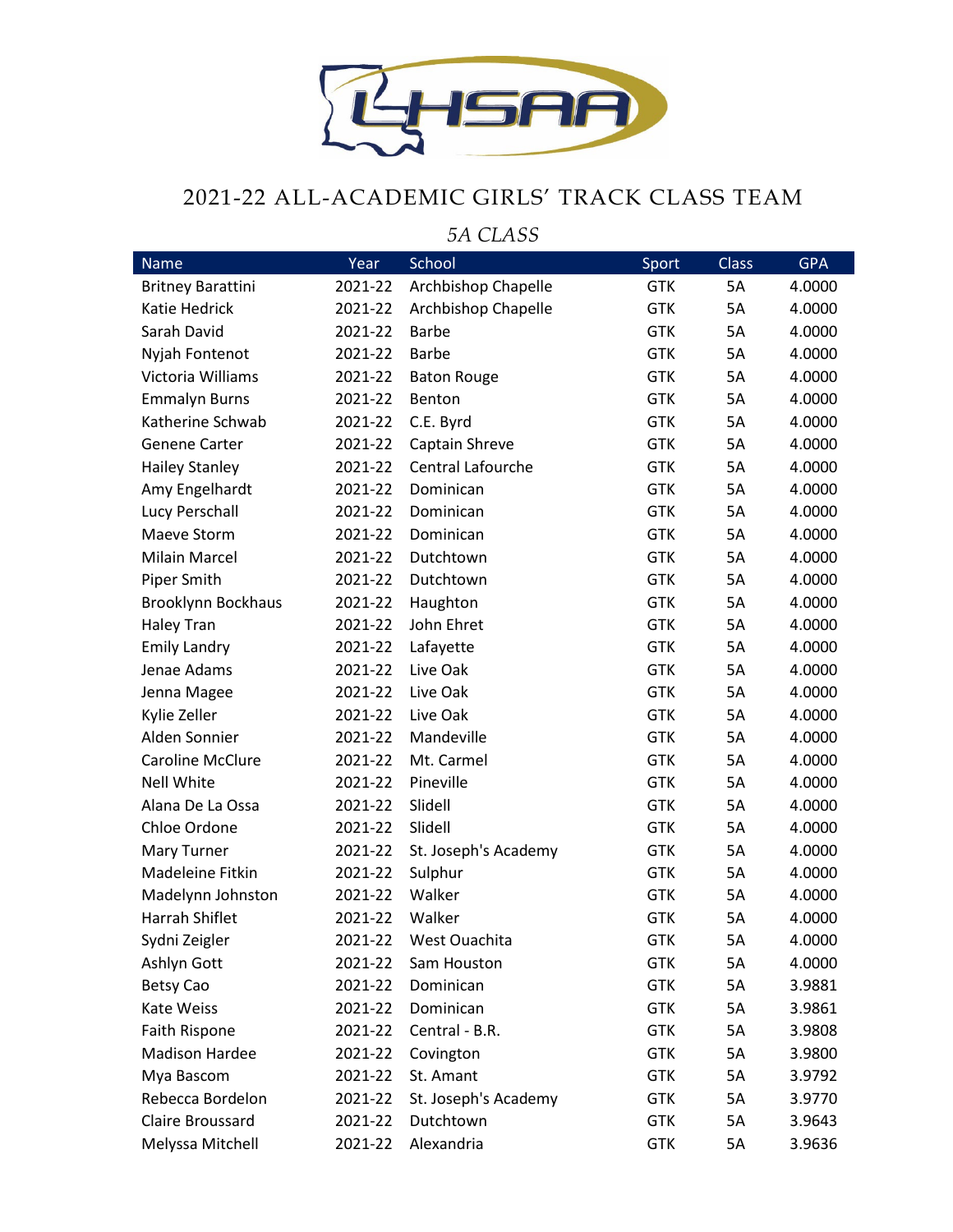| <b>Name</b>              | Year    | School                | Sport      | <b>Class</b> | <b>GPA</b> |
|--------------------------|---------|-----------------------|------------|--------------|------------|
| <b>Hailey Hughes</b>     | 2021-22 | Live Oak              | <b>GTK</b> | 5A           | 3.9623     |
| Peyton Carpenter         | 2021-22 | Dutchtown             | <b>GTK</b> | 5A           | 3.9615     |
| Ava Dunn                 | 2021-22 | St. Joseph's Academy  | <b>GTK</b> | 5A           | 3.9560     |
| <b>Marisol Torres</b>    | 2021-22 | Dominican             | <b>GTK</b> | 5A           | 3.9523     |
| Reese Favaloro           | 2021-22 | St. Joseph's Academy  | <b>GTK</b> | 5A           | 3.9520     |
| <b>Madeline Gardiner</b> | 2021-22 | St. Joseph's Academy  | <b>GTK</b> | 5A           | 3.9520     |
| Janell Nixon             | 2021-22 | John Curtis Christian | <b>GTK</b> | 5A           | 3.9500     |
| Megan Steinhauser        | 2021-22 | Sulphur               | <b>GTK</b> | 5A           | 3.9500     |
| Sierra Schmidt           | 2021-22 | Walker                | <b>GTK</b> | 5A           | 3.9469     |
| Catherine Kernion        | 2021-22 | Dominican             | <b>GTK</b> | 5A           | 3.9444     |
| Lauren Lemonier          | 2021-22 | Dominican             | <b>GTK</b> | 5A           | 3.9431     |
| Ella Hunter              | 2021-22 | Live Oak              | <b>GTK</b> | 5A           | 3.9423     |
| Ashlee Robinson          | 2021-22 | Mandeville            | <b>GTK</b> | 5A           | 3.9412     |
| <b>Taylor Strange</b>    | 2021-22 | Pineville             | <b>GTK</b> | 5A           | 3.9400     |
| Catherine Beasley        | 2021-22 | Denham Springs        | <b>GTK</b> | 5A           | 3.9348     |
| <b>Tiarra Tillison</b>   | 2021-22 | Northshore            | <b>GTK</b> | 5A           | 3.9347     |
| <b>Haley Hoover</b>      | 2021-22 | Denham Springs        | <b>GTK</b> | 5A           | 3.9211     |
| <b>Emily Coker</b>       | 2021-22 | West Ouachita         | <b>GTK</b> | 5A           | 3.9200     |
| Alaina Becnel            | 2021-22 | Dominican             | <b>GTK</b> | 5A           | 3.9166     |
| <b>Brynn Gines</b>       | 2021-22 | Airline               | <b>GTK</b> | 5A           | 3.9130     |
| <b>McKenzie Davis</b>    | 2021-22 | <b>Barbe</b>          | <b>GTK</b> | 5A           | 3.9100     |
| Kiona McCallister        | 2021-22 | Ruston                | <b>GTK</b> | 5A           | 3.9090     |
| Ava Marie Lemoine        | 2021-22 | St. Joseph's Academy  | <b>GTK</b> | 5A           | 3.9050     |
| Jadyn Richard            | 2021-22 | Ponchatoula           | <b>GTK</b> | 5A           | 3.9048     |
| Olivia Stant             | 2021-22 | Mt. Carmel            | <b>GTK</b> | 5A           | 3.8900     |
| Elizabeth Traylor        | 2021-22 | Mt. Carmel            | <b>GTK</b> | 5A           | 3.8900     |
| <b>Riley Creel</b>       | 2021-22 | Dutchtown             | <b>GTK</b> | 5A           | 3.8846     |
| Alexis Napoli            | 2021-22 | St. Joseph's Academy  | <b>GTK</b> | 5A           | 3.8810     |
| Laila Guy                | 2021-22 | <b>Baton Rouge</b>    | <b>GTK</b> | 5A           | 3.8809     |
| Allie Maranto            | 2021-22 | Benton                | <b>GTK</b> | 5A           | 3.8800     |
| Christen Chehardy        | 2021-22 | Mandeville            | <b>GTK</b> | 5A           | 3.8800     |
| Kate Gill                | 2021-22 | Sulphur               | <b>GTK</b> | 5A           | 3.8800     |
| Jaden Migliore           | 2021-22 | Archbishop Chapelle   | <b>GTK</b> | 5A           | 3.8750     |
| <b>Chloe Baquet</b>      | 2021-22 | Slidell               | <b>GTK</b> | 5A           | 3.8750     |
| Kirsten Conradi          | 2021-22 | Live Oak              | <b>GTK</b> | 5A           | 3.8667     |
| Virginia Bordelon        | 2021-22 | Mt. Carmel            | <b>GTK</b> | 5A           | 3.8600     |
| Elise Jones              | 2021-22 | St. Joseph's Academy  | <b>GTK</b> | 5A           | 3.8570     |
| Jada Stewart             | 2021-22 | Benton                | <b>GTK</b> | 5A           | 3.8500     |
| Isabelle Applebaum       | 2021-22 | Mandeville            | <b>GTK</b> | 5A           | 3.8478     |
| Caroline Chapman         | 2021-22 | Dutchtown             | <b>GTK</b> | 5A           | 3.8462     |
| Brianna Taylor           | 2021-22 | Airline               | <b>GTK</b> | 5A           | 3.8400     |
| Sidney Hymel             | 2021-22 | Destrehan             | <b>GTK</b> | 5A           | 3.8400     |
| Courtney Wiltz           | 2021-22 | Lafayette             | <b>GTK</b> | 5A           | 3.8400     |
| <b>Bridget Trahan</b>    | 2021-22 | Sulphur               | <b>GTK</b> | 5A           | 3.8400     |
| <b>Nicole Flowers</b>    | 2021-22 | C.E. Byrd             | <b>GTK</b> | 5A           | 3.8333     |
| <b>Havilland Forbes</b>  | 2021-22 | St. Joseph's Academy  | <b>GTK</b> | 5A           | 3.8330     |
| <b>Emily Fontenot</b>    | 2021-22 | <b>Barbe</b>          | <b>GTK</b> | 5A           | 3.8300     |
| Aliah Lopez              | 2021-22 | Acadiana              | <b>GTK</b> | 5A           | 3.8250     |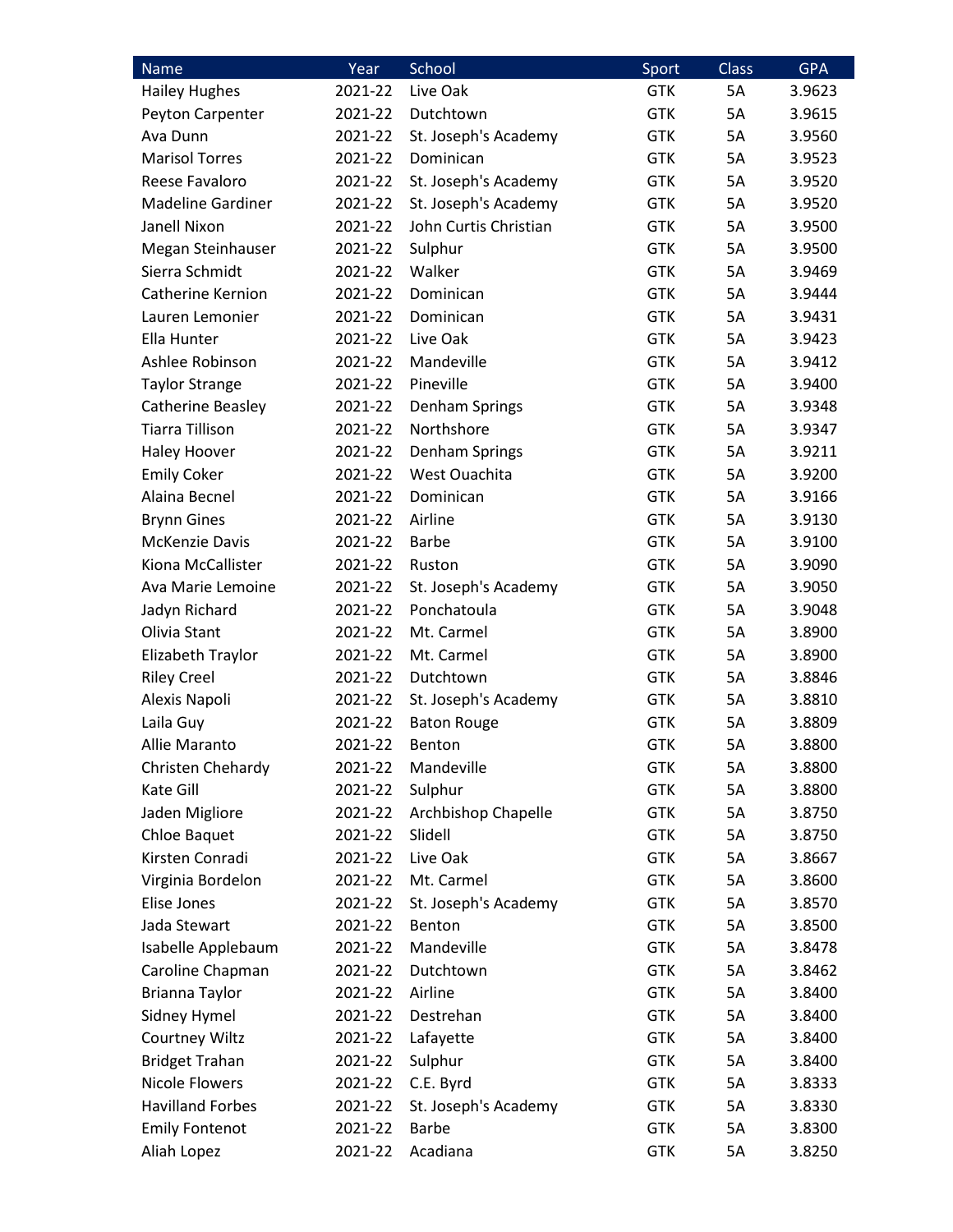| <b>Name</b>             | Year    | School                 | Sport      | <b>Class</b> | <b>GPA</b> |
|-------------------------|---------|------------------------|------------|--------------|------------|
| Lena Benoit             | 2021-22 | <b>Barbe</b>           | <b>GTK</b> | 5A           | 3.8234     |
| Alexandra Marcus        | 2021-22 | Archbishop Chapelle    | <b>GTK</b> | 5A           | 3.8148     |
| Carolina Alvarado       | 2021-22 | Woodlawn - B.R.        | <b>GTK</b> | 5A           | 3.8148     |
| <b>Tierney Williams</b> | 2021-22 | Ponchatoula            | <b>GTK</b> | 5A           | 3.8125     |
| Molly LaFargue          | 2021-22 | <b>Barbe</b>           | <b>GTK</b> | 5A           | 3.8111     |
| Brenna Scardino         | 2021-22 | Archbishop Chapelle    | <b>GTK</b> | 5A           | 3.8100     |
| Azareya Hawthorne       | 2021-22 | Sulphur                | <b>GTK</b> | 5A           | 3.8100     |
| <b>Tiffany Wiley</b>    | 2021-22 | <b>Ouachita Parish</b> | <b>GTK</b> | 5A           | 3.8085     |
| Lehtzy Perez            | 2021-22 | John Ehret             | <b>GTK</b> | 5A           | 3.8039     |
| <b>Bailey Babin</b>     | 2021-22 | Hammond                | <b>GTK</b> | 5A           | 3.8000     |
| Victoria Leblanc        | 2021-22 | Lafayette              | <b>GTK</b> | 5A           | 3.8000     |
| Danielle Cousin         | 2021-22 | Northshore             | <b>GTK</b> | 5A           | 3.7963     |
| Alexus McGehee          | 2021-22 | Ponchatoula            | <b>GTK</b> | 5A           | 3.7872     |
| Amelia Cochran          | 2021-22 | St. Joseph's Academy   | <b>GTK</b> | 5A           | 3.7860     |
| <b>Brooke Spalitta</b>  | 2021-22 | Fontainebleau          | <b>GTK</b> | 5A           | 3.7826     |
| Mikayla Milton          | 2021-22 | Captain Shreve         | <b>GTK</b> | 5A           | 3.7735     |
| <b>Emily Adams</b>      | 2021-22 | Mandeville             | <b>GTK</b> | 5A           | 3.7727     |
| Reese Naquin            | 2021-22 | Central Lafourche      | <b>GTK</b> | 5A           | 3.7692     |
| Kennedy Brown           | 2021-22 | Lafayette              | <b>GTK</b> | 5A           | 3.7692     |
| Kytiere Lazard          | 2021-22 | Natchitoches Central   | <b>GTK</b> | <b>5A</b>    | 3.7692     |
| Jacquel Lawson          | 2021-22 | Hahnville              | <b>GTK</b> | 5A           | 3.7679     |
| Caitlin Byrd            | 2021-22 | C.E. Byrd              | <b>GTK</b> | 5A           | 3.7619     |
| <b>Chloe Adams</b>      | 2021-22 | Sulphur                | <b>GTK</b> | 5A           | 3.7619     |
| Triniti Holland         | 2021-22 | <b>East Ascension</b>  | <b>GTK</b> | 5A           | 3.7600     |
| Alyssa Wascom           | 2021-22 | Live Oak               | <b>GTK</b> | 5A           | 3.7524     |
| <b>Rylee Naquin</b>     | 2021-22 | Central Lafourche      | <b>GTK</b> | 5A           | 3.7500     |
| Ariane Linton           | 2021-22 | Dutchtown              | <b>GTK</b> | 5A           | 3.7500     |
| Sadie Bourgeois         | 2021-22 | St. Amant              | <b>GTK</b> | 5A           | 3.7391     |
| <b>Caroline Marks</b>   | 2021-22 | Slidell                | <b>GTK</b> | 5A           | 3.7333     |
| <b>Chloe Manning</b>    | 2021-22 | Northshore             | <b>GTK</b> | 5A           | 3.7234     |
| Lauren Tippet           | 2021-22 | Haughton               | <b>GTK</b> | 5A           | 3.7200     |
| <b>Madison Baglio</b>   | 2021-22 | Dominican              | <b>GTK</b> | 5A           | 3.7159     |
| <b>Baileigh Goines</b>  | 2021-22 | Dominican              | <b>GTK</b> | 5A           | 3.7142     |
| Grace Bryant            | 2021-22 | Southwood              | <b>GTK</b> | 5A           | 3.7115     |
| Lanay Mealey            | 2021-22 | Zachary                | <b>GTK</b> | 5A           | 3.7083     |
| Madison Raymond         | 2021-22 | Natchitoches Central   | <b>GTK</b> | 5A           | 3.6963     |
| Gabryelle Bryant        | 2021-22 | Pineville              | <b>GTK</b> | 5A           | 3.6957     |
| Phoebe Dunham           | 2021-22 | Dutchtown              | <b>GTK</b> | 5A           | 3.6923     |
| Rebecca Bateman         | 2021-22 | St. Joseph's Academy   | <b>GTK</b> | 5A           | 3.6900     |
| Kimora Daniel           | 2021-22 | <b>Ouachita Parish</b> | <b>GTK</b> | 5A           | 3.6888     |
| Kayla Lavin             | 2021-22 | Hahnville              | <b>GTK</b> | 5A           | 3.6875     |
| Zakiyah Simpson         | 2021-22 | Airline                | <b>GTK</b> | 5A           | 3.6790     |
| Daija Bickham           | 2021-22 | Lafayette              | <b>GTK</b> | 5A           | 3.6667     |
| Karis Corbett           | 2021-22 | Slidell                | <b>GTK</b> | 5A           | 3.6666     |
| Paulina Church          | 2021-22 | Dutchtown              | <b>GTK</b> | 5A           | 3.6545     |
| Timyra Wilson           | 2021-22 | Southside              | <b>GTK</b> | 5A           | 3.6428     |
| Mary Savage             | 2021-22 | <b>Barbe</b>           | <b>GTK</b> | 5A           | 3.6400     |
| Elise Raque             | 2021-22 | Dominican              | <b>GTK</b> | 5A           | 3.6388     |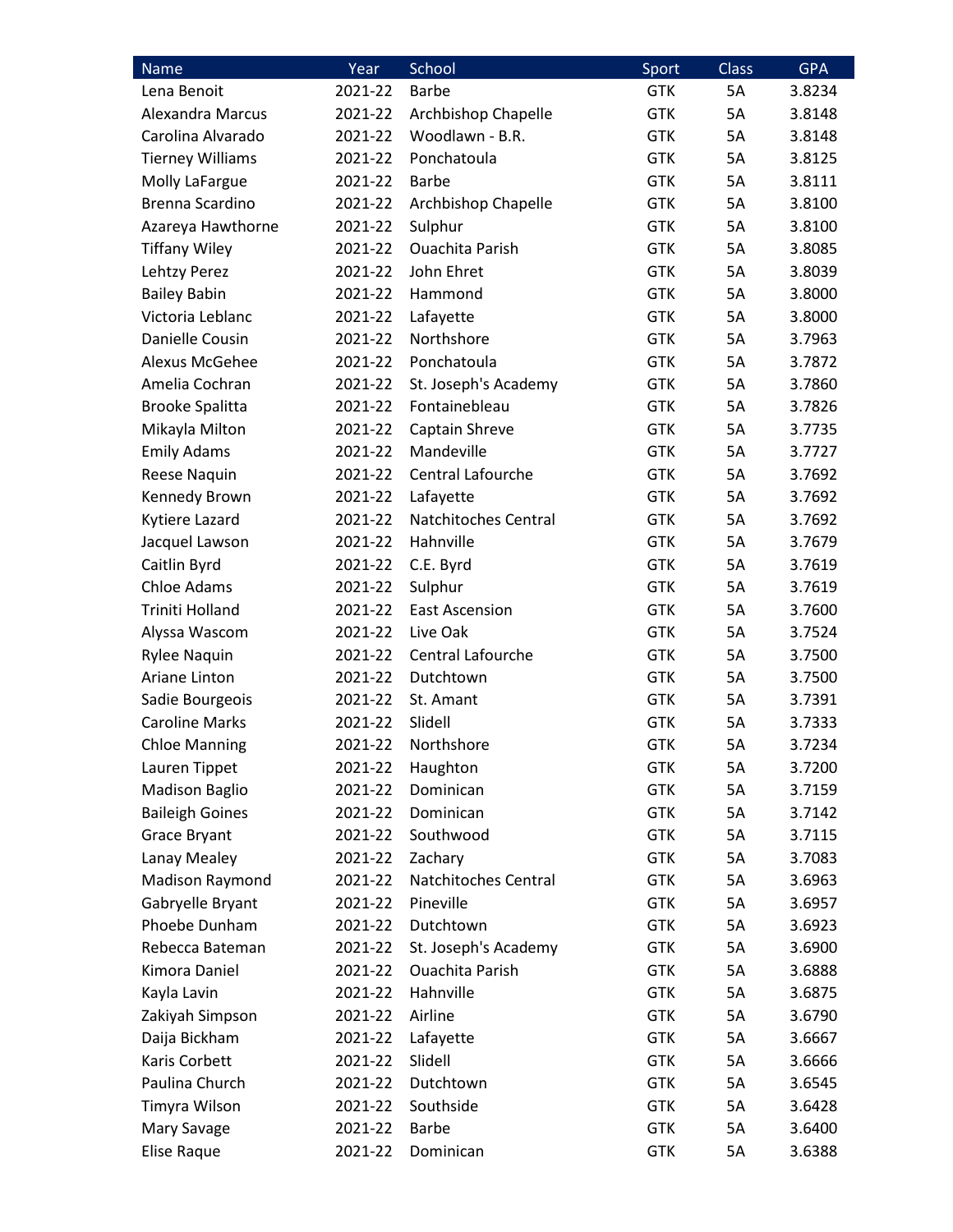| <b>Name</b>          | Year    | School          | Sport      | <b>Class</b> | <b>GPA</b> |
|----------------------|---------|-----------------|------------|--------------|------------|
| Breyionce' George    | 2021-22 | Lafayette       | <b>GTK</b> | 5A           | 3.6364     |
| Kaysi Clay           | 2021-22 | Northshore      | <b>GTK</b> | 5A           | 3.6363     |
| M'Kaylee Gillenwater | 2021-22 | West Jefferson  | <b>GTK</b> | 5A           | 3.6363     |
| Mia Ditta            | 2021-22 | Dominican       | <b>GTK</b> | 5A           | 3.6309     |
| Katy Hollingsworth   | 2021-22 | Fontainebleau   | <b>GTK</b> | 5A           | 3.6304     |
| Taylor Jacob         | 2021-22 | Walker          | <b>GTK</b> | 5A           | 3.6296     |
| Noya Willis          | 2021-22 | Captain Shreve  | <b>GTK</b> | 5A           | 3.6226     |
| <b>Addison Maday</b> | 2021-22 | Woodlawn - B.R. | <b>GTK</b> | 5A           | 3.6153     |
| Laney Wilkes         | 2021-22 | Denham Springs  | <b>GTK</b> | 5A           | 3.6087     |
| Keely Bolde          | 2021-22 | Southside       | <b>GTK</b> | 5A           | 3.6087     |
| Alyssa Parker        | 2021-22 | West Ouachita   | <b>GTK</b> | 5A           | 3.6000     |
| Katalina Daley       | 2021-22 | Barbe           | <b>GTK</b> | 5A           | 3.5822     |
| Cassie Camardelle    | 2021-22 | John Ehret      | <b>GTK</b> | 5A           | 3.5686     |
| Cailyn Webster       | 2021-22 | Pineville       | <b>GTK</b> | 5A           | 3.5600     |
| Caroline Spalitta    | 2021-22 | Fontainebleau   | <b>GTK</b> | 5A           | 3.5454     |
| Marshayla Robison    | 2021-22 | Southwood       | <b>GTK</b> | 5A           | 3.5300     |
| Ella Grieder         | 2021-22 | C.E. Byrd       | <b>GTK</b> | 5A           | 3.5227     |
| Zoe Lee              | 2021-22 | Ponchatoula     | <b>GTK</b> | 5A           | 3.5217     |
| Briyanna Mendieta    | 2021-22 | West Ouachita   | <b>GTK</b> | 5A           | 3.5100     |
| Arden Brainis        | 2021-22 | C.E. Byrd       | <b>GTK</b> | 5A           | 3.5000     |
| A'Layshia Murphy     | 2021-22 | Southwood       | <b>GTK</b> | 5A           | 3.5000     |

Class 4A

| <b>Name</b>            | Year    | School                    | Sport      | <b>Class</b> | <b>GPA</b> |
|------------------------|---------|---------------------------|------------|--------------|------------|
| <b>Audrian Cruz</b>    | 2021-22 | DeRidder                  | <b>GTK</b> | 4A           | 4.0000     |
| <b>Cameron Mount</b>   | 2021-22 | DeRidder                  | <b>GTK</b> | 4A           | 4.0000     |
| Kori Dupree            | 2021-22 | Edna Karr                 | <b>GTK</b> | 4A           | 4.0000     |
| Lindsay Fox            | 2021-22 | North DeSoto              | <b>GTK</b> | 4A           | 4.0000     |
| Julia Pitre            | 2021-22 | South Terrebonne          | <b>GTK</b> | 4A           | 4.0000     |
| Jozlyn Rodrigue        | 2021-22 | South Terrebonne          | <b>GTK</b> | 4A           | 4.0000     |
| Paige Broussard        | 2021-22 | <b>Teurlings Catholic</b> | <b>GTK</b> | 4A           | 4.0000     |
| <b>Alexis Esteves</b>  | 2021-22 | <b>Warren Easton</b>      | <b>GTK</b> | 4A           | 4.0000     |
| Allison Freeman        | 2021-22 | Eunice                    | <b>GTK</b> | 4A           | 3.9898     |
| <b>Emery Prentice</b>  | 2021-22 | Vandebilt Catholic        | <b>GTK</b> | 4A           | 3.9800     |
| <b>Molly Billiot</b>   | 2021-22 | St. Scholastica           | <b>GTK</b> | 4A           | 3.9700     |
| Allen Allison          | 2021-22 | Huntington                | <b>GTK</b> | 4A           | 3.9655     |
| Randie Arinder         | 2021-22 | North DeSoto              | <b>GTK</b> | 4A           | 3.9649     |
| Presley Lang           | 2021-22 | St. Scholastica           | <b>GTK</b> | 4A           | 3.9600     |
| Kenna Pettigrew        | 2021-22 | Caddo Magnet              | <b>GTK</b> | 4A           | 3.9583     |
| Laura Hardy            | 2021-22 | St. Thomas More           | <b>GTK</b> | 4A           | 3.9524     |
| Zoe Broussard          | 2021-22 | <b>Beau Chene</b>         | <b>GTK</b> | 4A           | 3.9523     |
| <b>Riley Alexander</b> | 2021-22 | Cecilia                   | <b>GTK</b> | 4A           | 3.9523     |
| Ella Chesnut           | 2021-22 | Vandebilt Catholic        | <b>GTK</b> | 4A           | 3.9485     |
| <b>Emily Chenevert</b> | 2021-22 | Livonia                   | <b>GTK</b> | 4A           | 3.9450     |
| Isabella Gonzalez      | 2021-22 | <b>Warren Easton</b>      | <b>GTK</b> | 4A           | 3.9400     |
| <b>Madison Freeman</b> | 2021-22 | Eunice                    | <b>GTK</b> | 4A           | 3.9130     |
| Kinzli Zenon           | 2021-22 | Cecilia                   | <b>GTK</b> | 4A           | 3.9047     |
| Lucia Galeziewshi      | 2021-22 | St. Scholastica           | <b>GTK</b> | 4A           | 3.9000     |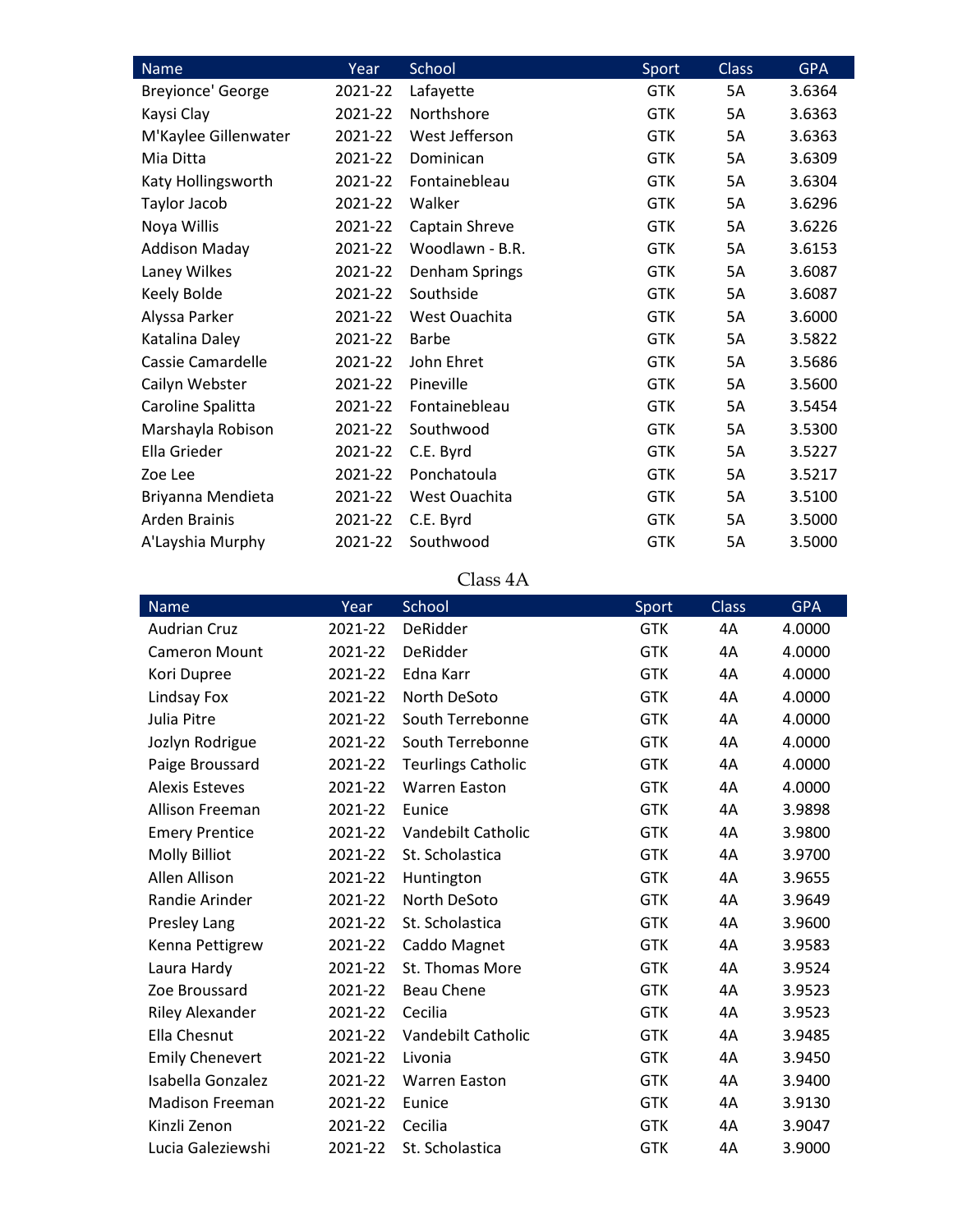| Name                      | Year    | School                      | Sport      | <b>Class</b> | <b>GPA</b> |
|---------------------------|---------|-----------------------------|------------|--------------|------------|
| Madeline Fernandez        | 2021-22 | <b>Belle Chasse</b>         | <b>GTK</b> | 4A           | 3.8958     |
| Skyler Garza              | 2021-22 | North DeSoto                | <b>GTK</b> | 4A           | 3.8889     |
| Savannah Brister          | 2021-22 | Caddo Magnet                | <b>GTK</b> | 4A           | 3.8867     |
| Lilli Lasseigne           | 2021-22 | South Lafourche             | <b>GTK</b> | 4A           | 3.8864     |
| Maggie Portier            | 2021-22 | South Terrebonne            | <b>GTK</b> | 4A           | 3.8824     |
| Amaya Rougeau             | 2021-22 | Eunice                      | <b>GTK</b> | 4A           | 3.8750     |
| <b>Isabel Carter</b>      | 2021-22 | St. Thomas More             | <b>GTK</b> | 4A           | 3.8571     |
| Julia Gaude               | 2021-22 | Livonia                     | <b>GTK</b> | 4A           | 3.8333     |
| Julia Clark               | 2021-22 | St. Michael the Archangel   | <b>GTK</b> | 4A           | 3.8333     |
| Julia Coffey              | 2021-22 | St. Michael the Archangel   | <b>GTK</b> | 4A           | 3.8333     |
| <b>Fiona Collins</b>      | 2021-22 | <b>Ben Franklin</b>         | <b>GTK</b> | 4A           | 3.8158     |
| <b>Annelise Davis</b>     | 2021-22 | St. Thomas More             | <b>GTK</b> | 4A           | 3.8095     |
| Sere Mocek                | 2021-22 | St. Thomas More             | <b>GTK</b> | 4A           | 3.8095     |
| Shayla Morris             | 2021-22 | Booker T. Washington - Shr. | <b>GTK</b> | 4A           | 3.7857     |
| <b>Taylor Cuccia</b>      | 2021-22 | St. Michael the Archangel   | <b>GTK</b> | 4A           | 3.7857     |
| <b>Caroline Martin</b>    | 2021-22 | <b>Teurlings Catholic</b>   | <b>GTK</b> | 4A           | 3.7826     |
| Libby Stalter             | 2021-22 | St. Scholastica             | <b>GTK</b> | 4A           | 3.7800     |
| Mia Campbell              | 2021-22 | <b>Neville</b>              | <b>GTK</b> | 4A           | 3.7564     |
| Sarah Christopher         | 2021-22 | <b>Ben Franklin</b>         | <b>GTK</b> | 4A           | 3.7381     |
| Emma Schreffler           | 2021-22 | <b>Belle Chasse</b>         | <b>GTK</b> | 4A           | 3.7291     |
| <b>Maison Wilbanks</b>    | 2021-22 | DeRidder                    | <b>GTK</b> | 4A           | 3.7193     |
| Chazlynn Williams         | 2021-22 | <b>Washington-Marion</b>    | <b>GTK</b> | 4A           | 3.7100     |
| Abbi Collins              | 2021-22 | South Lafourche             | <b>GTK</b> | 4A           | 3.7021     |
| Isabella Williams         | 2021-22 | <b>Helen Cox</b>            | <b>GTK</b> | 4A           | 3.6730     |
| Emily Southern            | 2021-22 | North DeSoto                | <b>GTK</b> | 4A           | 3.6552     |
| Mekenzie Brown            | 2021-22 | Tioga                       | <b>GTK</b> | 4A           | 3.6400     |
| <b>Trinity Pledger</b>    | 2021-22 | South Terrebonne            | <b>GTK</b> | 4A           | 3.6327     |
| Raegan Latiolais          | 2021-22 | St. Thomas More             | GTK        | 4A           | 3.6190     |
| Akashaa Hall              | 2021-22 | Eunice                      | <b>GTK</b> | 4A           | 3.6087     |
| Olivia Quiroz             | 2021-22 | St. Scholastica             | <b>GTK</b> | 4A           | 3.6000     |
| Kai Henry                 | 2021-22 | Cabrini                     | <b>GTK</b> | 4A           | 3.5952     |
| <b>Isabel Molina</b>      | 2021-22 | Minden                      | <b>GTK</b> | 4A           | 3.5636     |
| <b>Brialle Washington</b> | 2021-22 | Rayne                       | <b>GTK</b> | 4A           | 3.5434     |
| Lexi Guidry               | 2021-22 | <b>Teurlings Catholic</b>   | <b>GTK</b> | 4A           | 3.5238     |
| Jashonti Jackson          | 2021-22 | Booker T. Washington - Shr. | <b>GTK</b> | 4A           | 3.5111     |
| Riley Camacho             | 2021-22 | <b>Breaux Bridge</b>        | <b>GTK</b> | 4A           | 3.5000     |
| Xaveay Breaux             | 2021-22 | Northside                   | <b>GTK</b> | 4A           | 3.5000     |
| Emma Cother               | 2021-22 | <b>Teurlings Catholic</b>   | <b>GTK</b> | 4A           | 3.5000     |

| 488 -<br>и |  |
|------------|--|
|------------|--|

|         | UMBO ULA       |            |              |            |
|---------|----------------|------------|--------------|------------|
| Year    | School         | Sport      | <b>Class</b> | <b>GPA</b> |
| 2021-22 | <b>Berwick</b> | GTK        | 3A           | 4.0000     |
| 2021-22 | <b>Buckeye</b> | GTK        | 3A           | 4.0000     |
| 2021-22 | Church Point   | GTK        | 3A           | 4.0000     |
| 2021-22 | Church Point   | GTK        | 3A           | 4.0000     |
| 2021-22 | E.D. White     | GTK        | 3A           | 4.0000     |
| 2021-22 | Grant          | GTK        | 3A           | 4.0000     |
| 2021-22 | lota           | <b>GTK</b> | 3A           | 4.0000     |
|         |                |            |              |            |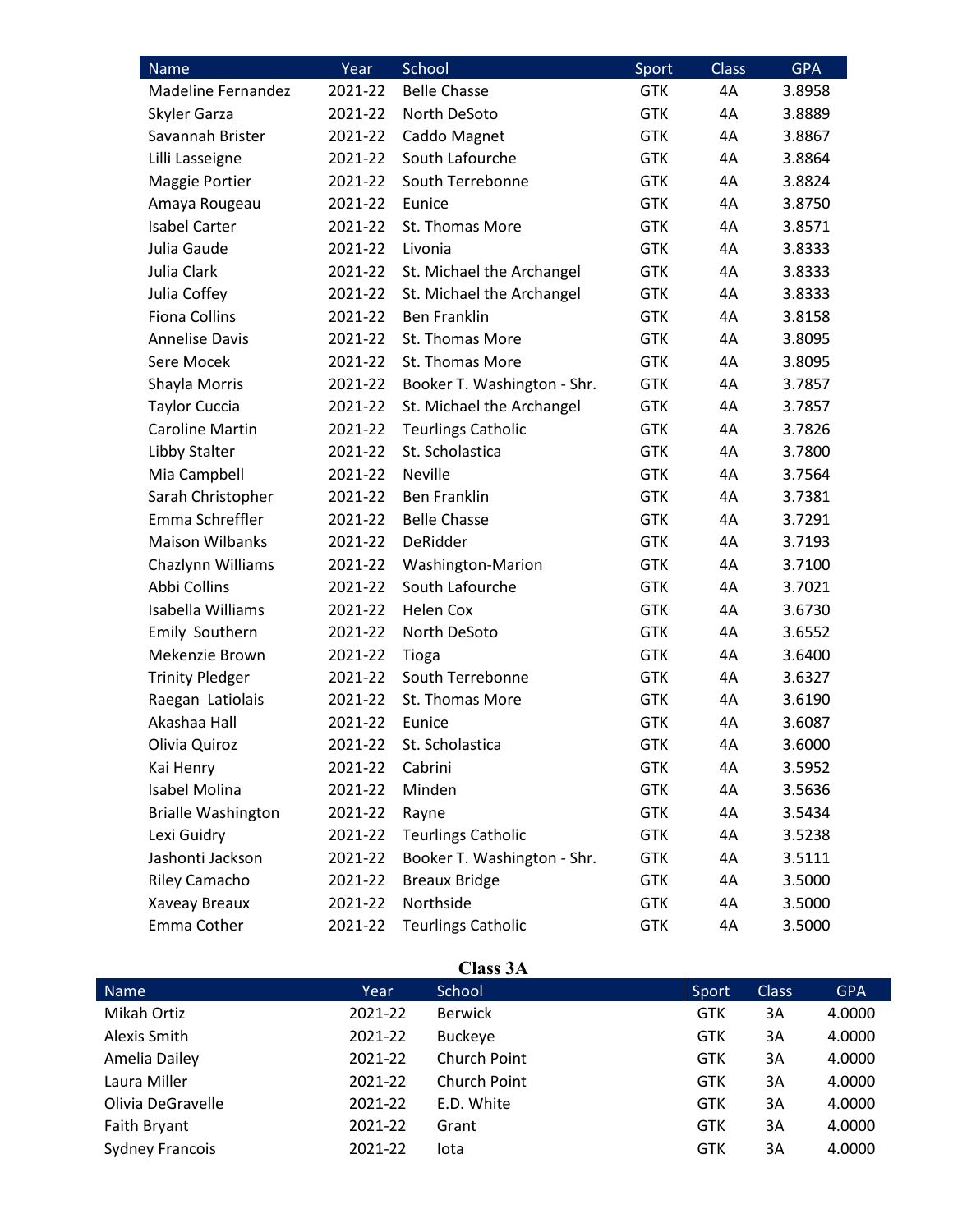| Name                         | Year    | School                          | Sport      | <b>Class</b> | <b>GPA</b> |
|------------------------------|---------|---------------------------------|------------|--------------|------------|
| Hallee Gardner               | 2021-22 | lota                            | <b>GTK</b> | 3A           | 4.0000     |
| <b>Grace Smith</b>           | 2021-22 | lowa                            | <b>GTK</b> | 3A           | 4.0000     |
| Jazmin Winford               | 2021-22 | lowa                            | <b>GTK</b> | 3A           | 4.0000     |
| Riya Ahuja                   | 2021-22 | Loyola Prep                     | <b>GTK</b> | 3A           | 4.0000     |
| <b>Charlotte Cole</b>        | 2021-22 | Loyola Prep                     | <b>GTK</b> | 3A           | 4.0000     |
| Jeanette Hardison            | 2021-22 | Loyola Prep                     | <b>GTK</b> | 3A           | 4.0000     |
| Aidan Heard                  | 2021-22 | Loyola Prep                     | <b>GTK</b> | 3A           | 4.0000     |
| Caroline Henry               | 2021-22 | Loyola Prep                     | <b>GTK</b> | 3A           | 4.0000     |
| Jaylan Oliver                | 2021-22 | <b>Madison Prep</b>             | <b>GTK</b> | 3A           | 4.0000     |
| Kenadi Perry                 | 2021-22 | <b>Madison Prep</b>             | <b>GTK</b> | 3A           | 4.0000     |
| Katie Jennings               | 2021-22 | North Webster                   | <b>GTK</b> | 3A           | 4.0000     |
| Morgan Eaves                 | 2021-22 | South Beauregard                | <b>GTK</b> | 3A           | 4.0000     |
| Emma Freeman                 | 2021-22 | St. Louis Catholic              | <b>GTK</b> | 3A           | 4.0000     |
| <b>Mollie Sims</b>           | 2021-22 | Sterlington                     | <b>GTK</b> | 3A           | 4.0000     |
| Sarah Jane Sims              | 2021-22 | Sterlington                     | <b>GTK</b> | 3A           | 4.0000     |
| <b>Blythe Elderd</b>         | 2021-22 | University Lab                  | <b>GTK</b> | 3A           | 4.0000     |
| Kayden Coward                | 2021-22 | Ville Platte                    | <b>GTK</b> | 3A           | 4.0000     |
| Ayanah Fungcharoen-McCray    | 2021-22 | West Feliciana                  | <b>GTK</b> | 3A           | 4.0000     |
| Kate Fortune                 | 2021-22 | Loyola Prep                     | <b>GTK</b> | 3A           | 3.9756     |
| Ashlynn Fitter               | 2021-22 | <b>Berwick</b>                  | <b>GTK</b> | 3A           | 3.9600     |
| Jailyn Underwood             | 2021-22 | lowa                            | <b>GTK</b> | 3A           | 3.9600     |
| Elizabeth Dieguez            | 2021-22 | West Feliciana                  | <b>GTK</b> | 3A           | 3.9583     |
| Sara Barrow                  | 2021-22 | West Feliciana                  | <b>GTK</b> | 3A           | 3.9348     |
| Shreya Singh                 | 2021-22 | University Lab                  | <b>GTK</b> | 3A           | 3.9333     |
| Arden Turner                 | 2021-22 | St. Louis Catholic              | <b>GTK</b> | 3A           | 3.9231     |
| Khalee Meaux                 | 2021-22 | Crowley                         | <b>GTK</b> | 3A           | 3.9090     |
| Stella Marie Hobley-Depestre | 2021-22 | Loyola Prep                     | <b>GTK</b> | 3A           | 3.8980     |
| Ashlyn Wandstrat             | 2021-22 | Archbishop Hannan               | <b>GTK</b> | 3A           | 3.8909     |
| Mackenzie Miller             | 2021-22 | lowa                            | <b>GTK</b> | 3A           | 3.8900     |
| Katy Lousteau                | 2021-22 | <b>Berwick</b>                  | <b>GTK</b> | 3A           | 3.8846     |
| Anna Claire Shannon          | 2021-22 | Parkview Baptist                | <b>GTK</b> | 3A           | 3.8824     |
| <b>Madison Jones</b>         | 2021-22 | Mansfield                       | <b>GTK</b> | 3A           | 3.8771     |
| <b>Claire Clement</b>        | 2021-22 | Kenner Discovery Health Science | <b>GTK</b> | 3A           | 3.8750     |
| <b>DMarchay Scott</b>        | 2021-22 | Mansfield                       | <b>GTK</b> | 3A           | 3.8620     |
| Lauren Smith                 | 2021-22 | De La Salle                     | <b>GTK</b> | 3A           | 3.8600     |
| Saniya Batiste               | 2021-22 | Donaldsonville                  | <b>GTK</b> | 3A           | 3.8500     |
| Emma Pennington              | 2021-22 | University Lab                  | <b>GTK</b> | 3A           | 3.8409     |
| Mikayla Huffman              | 2021-22 | Loyola Prep                     | <b>GTK</b> | 3A           | 3.8372     |
| Julie Southerland            | 2021-22 | Kenner Discovery Health Science | <b>GTK</b> | 3A           | 3.8333     |
| Rae Richard                  | 2021-22 | E.D. White                      | <b>GTK</b> | 3A           | 3.8261     |
| Samantha Ponzo               | 2021-22 | West Feliciana                  | <b>GTK</b> | 3A           | 3.8182     |
| Gabrielle Alphonse           | 2021-22 | Patrick Taylor - Science/Tech.  | <b>GTK</b> | 3A           | 3.8180     |
| <b>Madison Parfait</b>       | 2021-22 | Jewel Sumner                    | <b>GTK</b> | 3A           | 3.8163     |
| <b>Genesis Bass</b>          | 2021-22 | St. Louis Catholic              | <b>GTK</b> | 3A           | 3.8148     |
| Alana Dumas                  | 2021-22 | De La Salle                     | <b>GTK</b> | 3A           | 3.8100     |
| Maci Fontenot                | 2021-22 | St. Louis Catholic              | <b>GTK</b> | 3A           | 3.8077     |
| Erin Campbell                | 2021-22 | Loyola Prep                     | <b>GTK</b> | 3A           | 3.8049     |
| Shelby Willis                | 2021-22 | St. Louis Catholic              | <b>GTK</b> | 3A           | 3.7917     |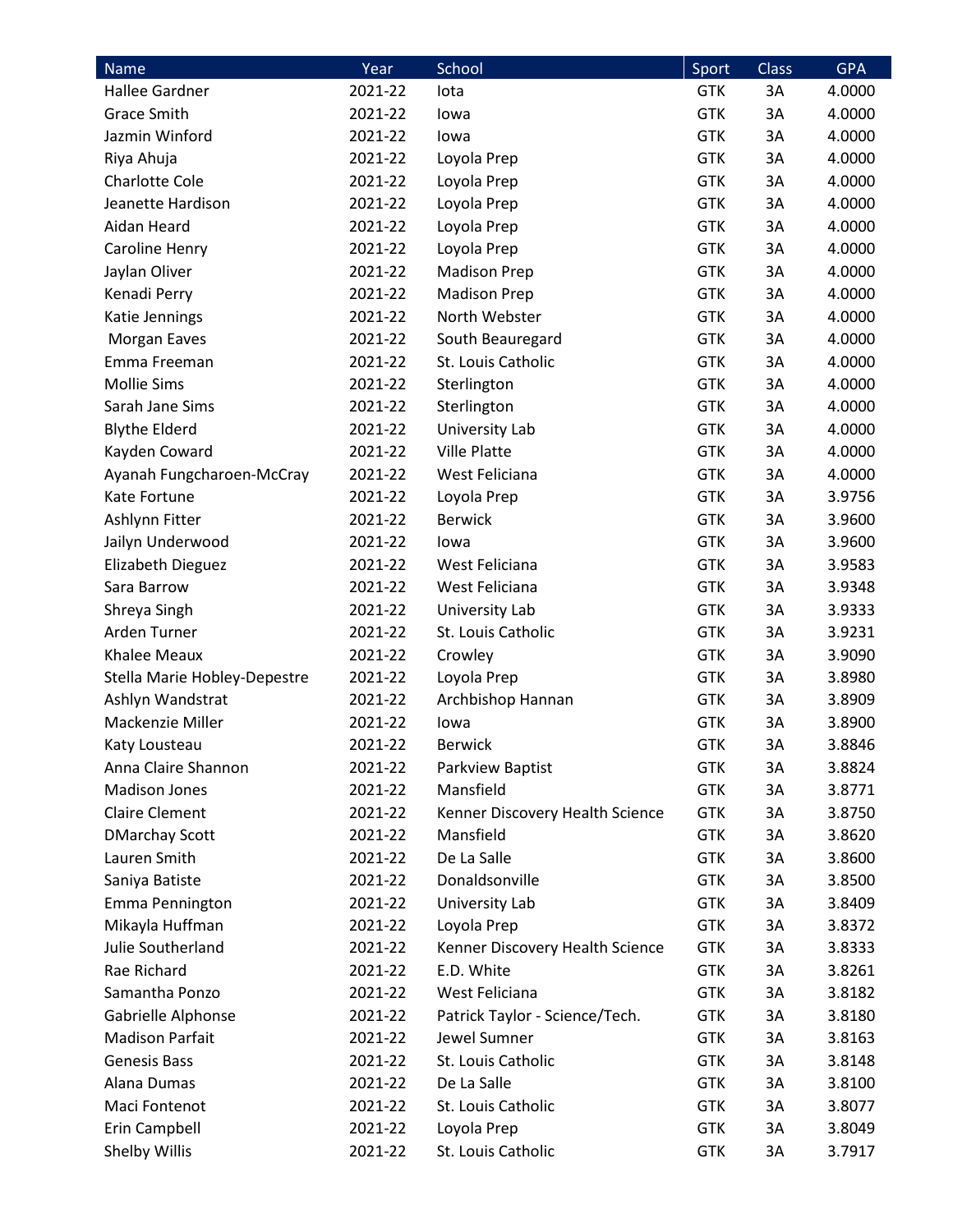| Name                     | Year    | School                          | Sport      | <b>Class</b> | <b>GPA</b> |
|--------------------------|---------|---------------------------------|------------|--------------|------------|
| Kodi Brown               | 2021-22 | <b>Madison Prep</b>             | <b>GTK</b> | 3A           | 3.7916     |
| Lorraine Braxton         | 2021-22 | <b>Bossier</b>                  | <b>GTK</b> | 3A           | 3.7900     |
| Lily Eues                | 2021-22 | <b>Berwick</b>                  | <b>GTK</b> | 3A           | 3.7826     |
| Dycie Touchet            | 2021-22 | Crowley                         | <b>GTK</b> | 3A           | 3.7826     |
| De'Shell Carr            | 2021-22 | Booker T. Washington - N.O.     | <b>GTK</b> | 3A           | 3.7772     |
| Lexi Steinmann           | 2021-22 | E.D. White                      | <b>GTK</b> | 3A           | 3.7692     |
| Alyssa Matriano Lim      | 2021-22 | Loyola Prep                     | <b>GTK</b> | 3A           | 3.7674     |
| Mallory Bozeman          | 2021-22 | Sterlington                     | <b>GTK</b> | 3A           | 3.7674     |
| Keelin Fisher            | 2021-22 | <b>Ursuline Academy</b>         | <b>GTK</b> | 3A           | 3.7545     |
| <b>Madison Sanchez</b>   | 2021-22 | E.D. White                      | <b>GTK</b> | 3A           | 3.7500     |
| Shae Schouest            | 2021-22 | Kenner Discovery Health Science | <b>GTK</b> | 3A           | 3.7500     |
| <b>Emmaline Drummond</b> | 2021-22 | Loyola Prep                     | <b>GTK</b> | 3A           | 3.7442     |
| Ella Simoneaux           | 2021-22 | St. Louis Catholic              | <b>GTK</b> | 3A           | 3.7308     |
| Sydney Lotz              | 2021-22 | E.D. White                      | <b>GTK</b> | 3A           | 3.7059     |
| <b>Christen Marcombe</b> | 2021-22 | E.D. White                      | <b>GTK</b> | 3A           | 3.7045     |
| Angelle Wolfe            | 2021-22 | Archbishop Hannan               | <b>GTK</b> | 3A           | 3.6786     |
| <b>Chandler Collins</b>  | 2021-22 | University Lab                  | <b>GTK</b> | 3A           | 3.6667     |
| Kate Ebarb               | 2021-22 | Loyola Prep                     | <b>GTK</b> | 3A           | 3.6585     |
| <b>Gabreial Bruce</b>    | 2021-22 | <b>Caldwell Parish</b>          | <b>GTK</b> | 3A           | 3.6304     |
| Laney Mull               | 2021-22 | Loyola Prep                     | <b>GTK</b> | 3A           | 3.6098     |
| Saige Christian          | 2021-22 | Patrick Taylor - Science/Tech.  | <b>GTK</b> | 3A           | 3.5830     |
| Julia Robichaux          | 2021-22 | E.D. White                      | <b>GTK</b> | 3A           | 3.5455     |
| Peyton Ware              | 2021-22 | North Webster                   | <b>GTK</b> | 3A           | 3.5217     |
| Isabella White           | 2021-22 | Ursuline Academy                | <b>GTK</b> | 3A           | 3.5088     |
| Maria Sustaita           | 2021-22 | <b>Bossier</b>                  | <b>GTK</b> | 3A           | 3.5000     |

#### **Class 2A**

|                         |         | Спаээ 21 х                 |            |              |            |
|-------------------------|---------|----------------------------|------------|--------------|------------|
| Name                    | Year    | School                     | Sport      | <b>Class</b> | <b>GPA</b> |
| <b>Riley Hebert</b>     | 2021-22 | Delcambre                  | <b>GTK</b> | 2A           | 4.0000     |
| <b>Gabrielle Barnes</b> | 2021-22 | <b>DeQuincy</b>            | <b>GTK</b> | 2A           | 4.0000     |
| Margaret Browne         | 2021-22 | <b>Isidore Newman</b>      | <b>GTK</b> | 2A           | 4.0000     |
| Hazel Drury             | 2021-22 | <b>Isidore Newman</b>      | <b>GTK</b> | 2A           | 4.0000     |
| Cecile Oliver           | 2021-22 | <b>Isidore Newman</b>      | <b>GTK</b> | 2A           | 4.0000     |
| Kali Hornsby            | 2021-22 | Lake Arthur                | <b>GTK</b> | 2A           | 4.0000     |
| Kelsey Broussard        | 2021-22 | Notre Dame                 | <b>GTK</b> | 2A           | 4.0000     |
| Lauren Reed             | 2021-22 | Port Barre                 | <b>GTK</b> | 2A           | 4.0000     |
| Sophia Jeffers          | 2021-22 | Rosepine                   | <b>GTK</b> | 2A           | 4.0000     |
| Alicia Kitchens         | 2021-22 | Rosepine                   | <b>GTK</b> | 2A           | 4.0000     |
| Lexa Thompson           | 2021-22 | Rosepine                   | <b>GTK</b> | 2A           | 4.0000     |
| Catherine Rodriquez     | 2021-22 | St. Thomas Aquinas         | <b>GTK</b> | 2A           | 4.0000     |
| Brycelyn Bujard         | 2021-22 | Vinton                     | <b>GTK</b> | 2A           | 4.0000     |
| Aniya Gibson            | 2021-22 | West St. Mary              | <b>GTK</b> | 2A           | 4.0000     |
| <b>Allison Nowak</b>    | 2021-22 | <b>Isidore Newman</b>      | <b>GTK</b> | 2A           | 3.9811     |
| Analise Hyde            | 2021-22 | Episcopal                  | <b>GTK</b> | 2Α           | 3.9655     |
| <b>Fallon Griffith</b>  | 2021-22 | D'Arbonne Woods Charter    | <b>GTK</b> | 2Α           | 3.9523     |
| Aly Jo Warren           | 2021-22 | <b>Holy Savior Menard</b>  | <b>GTK</b> | 2A           | 3.9167     |
| Quinn Brown             | 2021-22 | <b>Holy Savior Menard</b>  | <b>GTK</b> | 2A           | 3.8750     |
| Maleah Domengeaux       | 2021-22 | <b>Ascension Episcopal</b> | <b>GTK</b> | 2Α           | 3.8686     |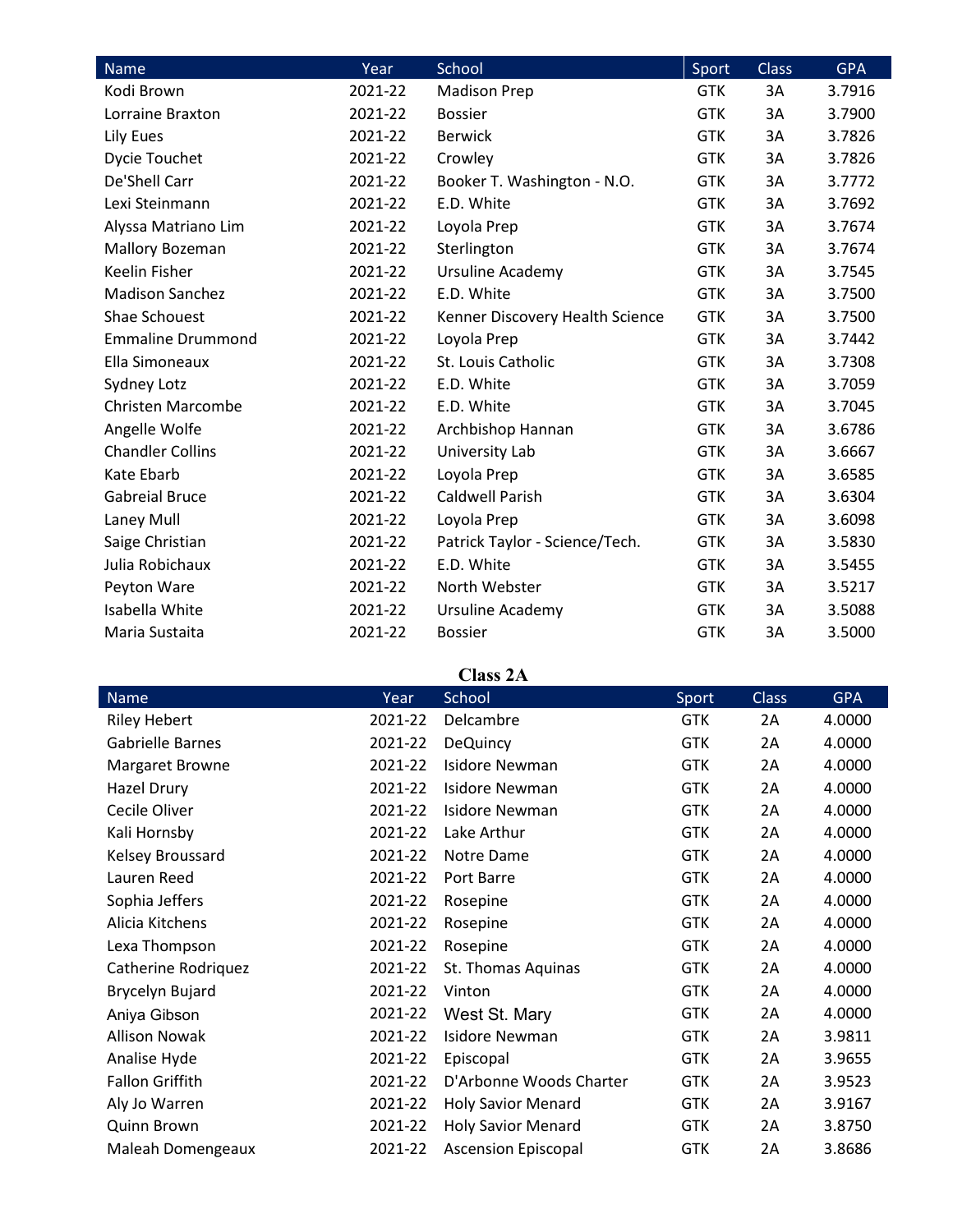| Name                        | Year    | School                    | Sport      | <b>Class</b> | <b>GPA</b> |
|-----------------------------|---------|---------------------------|------------|--------------|------------|
| Chloe Incaprera             | 2021-22 | <b>Isidore Newman</b>     | <b>GTK</b> | 2A           | 3.8434     |
| Alexandra (Sara) Singer     | 2021-22 | <b>Isidore Newman</b>     | <b>GTK</b> | 2A           | 3.8333     |
| <b>Chloe Carmouche</b>      | 2021-22 | Episcopal                 | <b>GTK</b> | 2A           | 3.8158     |
| Breanna Becerra             | 2021-22 | St. Thomas Aquinas        | <b>GTK</b> | 2A           | 3.8095     |
| Jourdan St. Romain          | 2021-22 | St. Thomas Aquinas        | <b>GTK</b> | 2A           | 3.8095     |
| Hailey Bourque              | 2021-22 | Loreauville               | <b>GTK</b> | 2A           | 3.7916     |
| <b>Carter Claire Parker</b> | 2021-22 | Episcopal                 | <b>GTK</b> | 2A           | 3.7500     |
| Hadley Ryland               | 2021-22 | <b>Holy Savior Menard</b> | <b>GTK</b> | 2A           | 3.7500     |
| Raven Murphy                | 2021-22 | Port Allen                | <b>GTK</b> | 2A           | 3.7469     |
| <b>Ellie Menszer</b>        | 2021-22 | Isidore Newman            | <b>GTK</b> | 2A           | 3.7457     |
| <b>Frances Oliver</b>       | 2021-22 | Episcopal                 | <b>GTK</b> | 2A           | 3.7105     |
| Yazmyn DeCloutte            | 2021-22 | <b>DeQuincy</b>           | <b>GTK</b> | 2A           | 3.6700     |
| <b>Terralynn Calais</b>     | 2021-22 | Catholic - N.I.           | <b>GTK</b> | 2A           | 3.6667     |
| Makayla Chaney              | 2021-22 | St. Charles               | <b>GTK</b> | 2A           | 3.6538     |
| <b>Taylor McGuire</b>       | 2021-22 | Mangham                   | <b>GTK</b> | 2A           | 3.6364     |
| <b>Mallory Botos</b>        | 2021-22 | Episcopal                 | <b>GTK</b> | 2A           | 3.6129     |
| Cadence Broussard           | 2021-22 | Delcambre                 | <b>GTK</b> | 2A           | 3.6087     |
| Abrian Zerangue             | 2021-22 | Port Barre                | <b>GTK</b> | 2A           | 3.5909     |
| Lindsey Friedman            | 2021-22 | <b>Isidore Newman</b>     | <b>GTK</b> | 2A           | 3.5712     |
| <b>Meredith Mendler</b>     | 2021-22 | Isidore Newman            | <b>GTK</b> | 2A           | 3.5449     |
| Payton Thiels               | 2021-22 | <b>Holy Savior Menard</b> | <b>GTK</b> | 2A           | 3.5000     |
| Diamond South               | 2021-22 | Kinder                    | <b>GTK</b> | 2A           | 3.5000     |
| <b>Mallory Norton</b>       | 2021-22 | Pope John Paul II         | <b>GTK</b> | 2A           | 3.5000     |

### **Class 1A**

| Name                    | Year    | School                    | Sport      | Class | <b>GPA</b> |
|-------------------------|---------|---------------------------|------------|-------|------------|
| Makenna Gregoire        | 2021-22 | <b>Central Private</b>    | <b>GTK</b> | 1A    | 4.0000     |
| Miya Hidalgo            | 2021-22 | <b>Hanson Memorial</b>    | <b>GTK</b> | 1A    | 4.0000     |
| Kailee Hickman          | 2021-22 | Merryville                | <b>GTK</b> | 1Α    | 4.0000     |
| <b>Tearra Frank</b>     | 2021-22 | Oberlin                   | <b>GTK</b> | 1A    | 4.0000     |
| Gracie Chen             | 2021-22 | <b>Ouachita Christian</b> | <b>GTK</b> | 1A    | 4.0000     |
| Carolyn Dorris          | 2021-22 | <b>Ouachita Christian</b> | <b>GTK</b> | 1Α    | 4.0000     |
| Jayden Ellerman         | 2021-22 | <b>Ouachita Christian</b> | <b>GTK</b> | 1A    | 4.0000     |
| Peyton Owens            | 2021-22 | <b>Ouachita Christian</b> | <b>GTK</b> | 1A    | 4.0000     |
| Rebecca Robertson       | 2021-22 | <b>Ouachita Christian</b> | <b>GTK</b> | 1A    | 4.0000     |
| Sara Shivers            | 2021-22 | <b>Ouachita Christian</b> | <b>GTK</b> | 1A    | 4.0000     |
| <b>Ariel Munholland</b> | 2021-22 | <b>River Oaks</b>         | <b>GTK</b> | 1Α    | 4.0000     |
| Ashton Oswalt           | 2021-22 | <b>River Oaks</b>         | <b>GTK</b> | 1A    | 4.0000     |
| <b>Greta Miller</b>     | 2021-22 | St. Edmund                | <b>GTK</b> | 1Α    | 4.0000     |
| Susannah Summerlin      | 2021-22 | St. Edmund                | <b>GTK</b> | 1A    | 4.0000     |
| Logan Foote             | 2021-22 | St. Frederick             | <b>GTK</b> | 1Α    | 4.0000     |
| Anna Kate Petrus        | 2021-22 | St. Frederick             | <b>GTK</b> | 1A    | 4.0000     |
| Caroline Reed           | 2021-22 | St. Frederick             | <b>GTK</b> | 1A    | 4.0000     |
| <b>Grace Tannehill</b>  | 2021-22 | St. Frederick             | <b>GTK</b> | 1Α    | 4.0000     |
| Anna Kathleen Jackson   | 2021-22 | St. Mary's                | <b>GTK</b> | 1Α    | 4.0000     |
| Rachel Fontenot         | 2021-22 | <b>Vermilion Catholic</b> | <b>GTK</b> | 1A    | 4.0000     |
| Anna Claire Mollere     | 2021-22 | <b>Vermilion Catholic</b> | <b>GTK</b> | 1A    | 4.0000     |
| Hannah Lanclos          | 2021-22 | Westminster Christian     | <b>GTK</b> | 1A    | 4.0000     |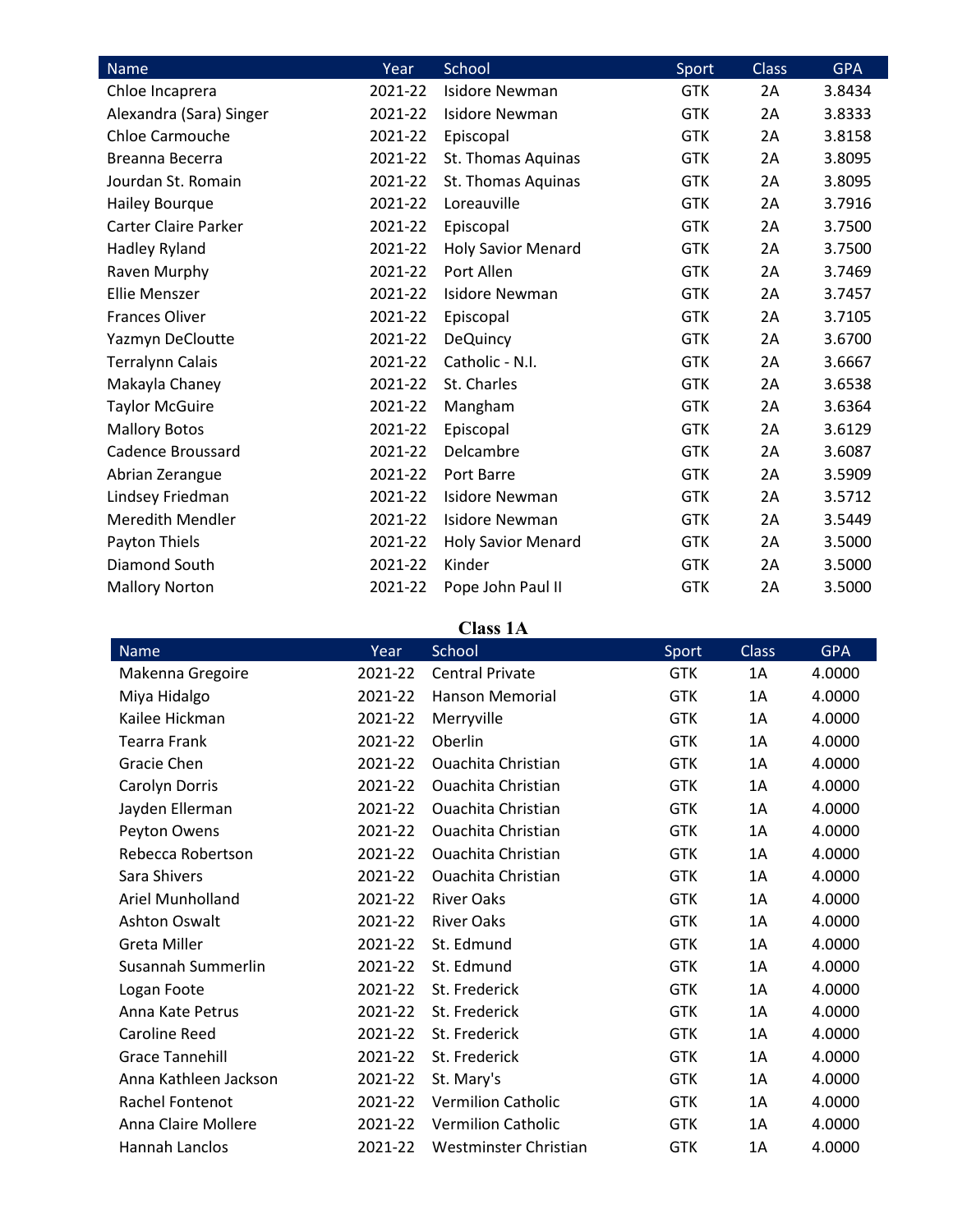| Name                     | Year    | School                    | Sport      | <b>Class</b> | <b>GPA</b> |
|--------------------------|---------|---------------------------|------------|--------------|------------|
| Alyssa Dismuke           | 2021-22 | St. Frederick             | <b>GTK</b> | 1A           | 3.9700     |
| Cameron Bienvenu         | 2021-22 | St. Mary's                | <b>GTK</b> | 1A           | 3.9643     |
| Emma Blisset             | 2021-22 | <b>Highland Baptist</b>   | <b>GTK</b> | 1A           | 3.9600     |
| Sophie Parkman           | 2021-22 | <b>Cedar Creek</b>        | <b>GTK</b> | 1A           | 3.9574     |
| America Cruz             | 2021-22 | Covenant Christian        | <b>GTK</b> | 1A           | 3.9400     |
| Lilian Morgan            | 2021-22 | Covenant Christian        | <b>GTK</b> | 1A           | 3.9300     |
| <b>Haley Self</b>        | 2021-22 | Glenbrook                 | <b>GTK</b> | 1A           | 3.9286     |
| <b>Brailey Major</b>     | 2021-22 | Opelousas Catholic        | <b>GTK</b> | 1A           | 3.9200     |
| Anna Dale                | 2021-22 | <b>Central Private</b>    | <b>GTK</b> | 1A           | 3.9149     |
| Elizabeth Johnson        | 2021-22 | <b>Cedar Creek</b>        | <b>GTK</b> | 1A           | 3.9070     |
| Emma Pitman              | 2021-22 | Glenbrook                 | <b>GTK</b> | 1A           | 3.9024     |
| <b>Cameron Venetis</b>   | 2021-22 | <b>Vermilion Catholic</b> | <b>GTK</b> | 1A           | 3.8800     |
| Lauren Still             | 2021-22 | Glenbrook                 | <b>GTK</b> | 1A           | 3.8772     |
| Gabrielle Falgout        | 2021-22 | Westminster Christian     | <b>GTK</b> | 1A           | 3.8700     |
| Cassidy Boudreaux        | 2021-22 | <b>Highland Baptist</b>   | <b>GTK</b> | 1A           | 3.8636     |
| <b>Allison Bentley</b>   | 2021-22 | <b>Ouachita Christian</b> | <b>GTK</b> | 1A           | 3.8636     |
| <b>Mason Poole</b>       | 2021-22 | Metairie Park Country Day | <b>GTK</b> | 1A           | 3.8200     |
| Valerie Cannella         | 2021-22 | Metairie Park Country Day | <b>GTK</b> | 1A           | 3.8100     |
| Vivian Reese Hanson      | 2021-22 | Glenbrook                 | <b>GTK</b> | 1A           | 3.8048     |
| Madi Meaux               | 2021-22 | <b>Vermilion Catholic</b> | <b>GTK</b> | 1A           | 3.7920     |
| <b>Madison Champagne</b> | 2021-22 | <b>Highland Baptist</b>   | <b>GTK</b> | 1A           | 3.7917     |
| Sarah Adams              | 2021-22 | <b>Cedar Creek</b>        | <b>GTK</b> | 1A           | 3.7674     |
| Chloe Peloquin           | 2021-22 | Oberlin                   | <b>GTK</b> | 1A           | 3.7647     |
| <b>Grace Poche</b>       | 2021-22 | St. Frederick             | <b>GTK</b> | 1A           | 3.7400     |
| Carley Cloud             | 2021-22 | <b>Sacred Heart</b>       | <b>GTK</b> | 1A           | 3.7209     |
| <b>Madeline Martien</b>  | 2021-22 | <b>Ouachita Christian</b> | <b>GTK</b> | 1A           | 3.6818     |
| Toi Robinson             | 2021-22 | St. Martin's Episcopal    | <b>GTK</b> | 1A           | 3.6490     |
| Jamaris Kennedy          | 2021-22 | Centerville               | <b>GTK</b> | 1A           | 3.6250     |
| Layne Corcoran           | 2021-22 | Metairie Park Country Day | <b>GTK</b> | 1A           | 3.5100     |

**Class B**

| Name                    | Year    | School                         | Sport      | Class | <b>GPA</b> |  |
|-------------------------|---------|--------------------------------|------------|-------|------------|--|
| <b>Mallory Cooley</b>   | 2021-22 | Anacoco                        | <b>GTK</b> | B     | 4.0000     |  |
| Sadie Beaubouef         | 2021-22 | Dodson                         | <b>GTK</b> | B     | 4.0000     |  |
| Brea Baca-White         | 2021-22 | Hathaway                       | <b>GTK</b> | B     | 4.0000     |  |
| Marlie Boudreaux        | 2021-22 | Midland                        | <b>GTK</b> | B     | 4.0000     |  |
| Hannah Eidson           | 2021-22 | Negreet                        | <b>GTK</b> | B     | 4.0000     |  |
| Lillian Crawford        | 2021-22 | Quitman                        | <b>GTK</b> | B     | 4.0000     |  |
| Faith Odom              | 2021-22 | Quitman                        | <b>GTK</b> | B     | 4.0000     |  |
| Skylar Ortego           | 2021-22 | Anacoco                        | <b>GTK</b> | B     | 3.9629     |  |
| Allie Lipsey            | 2021-22 | Monterey                       | <b>GTK</b> | B     | 3.9622     |  |
| Graci Bindewald         | 2021-22 | <b>Christ Episcopal School</b> | <b>GTK</b> | B     | 3.9600     |  |
| Kenzie Borill           | 2021-22 | Midland                        | <b>GTK</b> | B     | 3.9545     |  |
| Svenya Stoyanoff        | 2021-22 | Christ Episcopal School        | <b>GTK</b> | B     | 3.9275     |  |
| Ayden Brown             | 2021-22 | Episcopal of Acadiana          | <b>GTK</b> | B     | 3.9000     |  |
| <b>Amuriel Williams</b> | 2021-22 | Mt. Hermon                     | <b>GTK</b> | B     | 3.8726     |  |
| Miracle Slack           | 2021-22 | Castor                         | <b>GTK</b> | B     | 3.8261     |  |
| Jalexia Caldwell        | 2021-22 | Castor                         | <b>GTK</b> | B     | 3.7826     |  |
| Holli Myers             | 2021-22 | Midland                        | <b>GTK</b> | B     | 3.7619     |  |